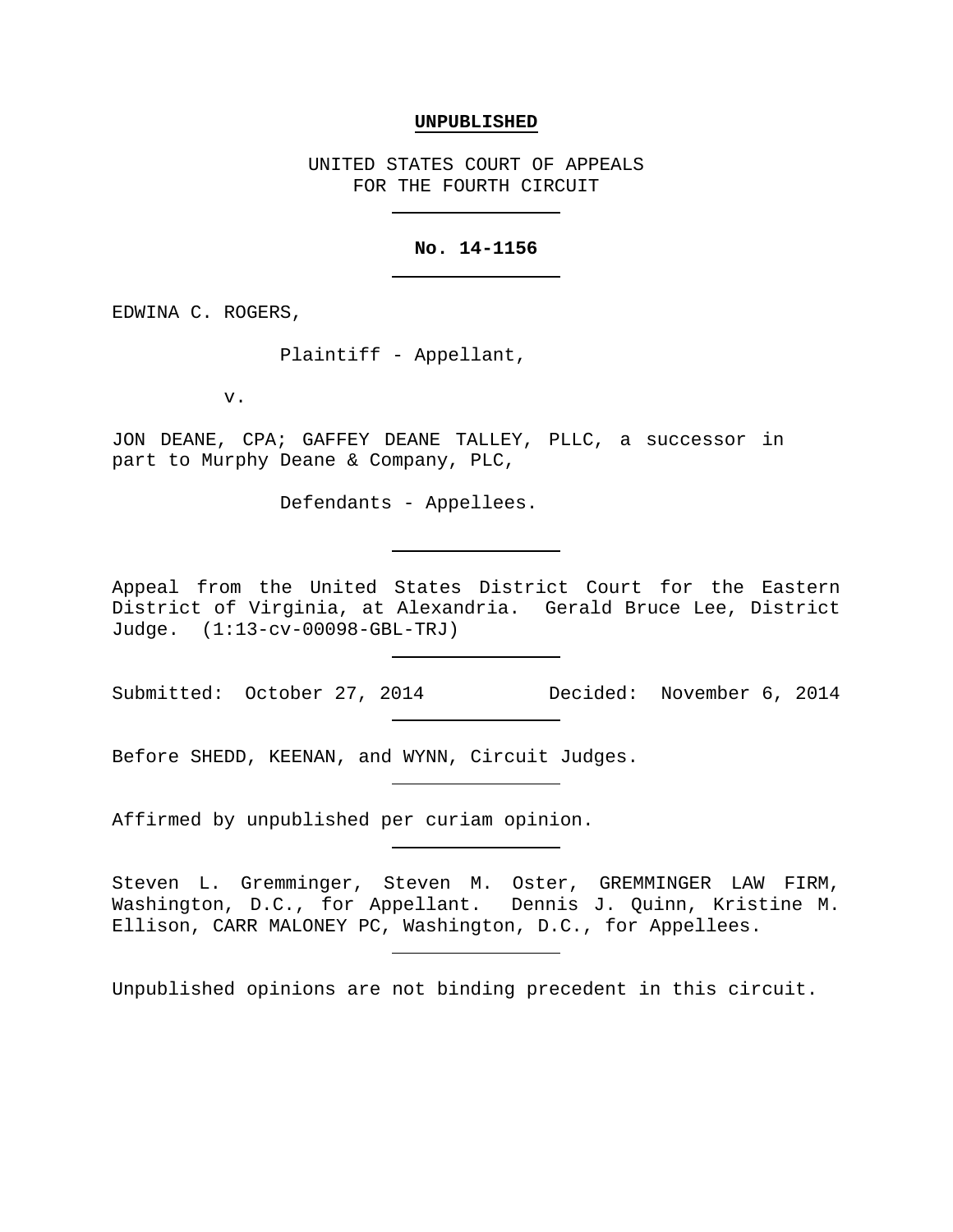PER CURIAM:

Edwina C. Rogers appeals from the district court's orders dismissing her amended complaint and granting summary judgment to Defendants on her second amended complaint alleging claims for breach of contract, breach of the implied covenant of good faith and fair dealing, and statutory business conspiracy. Rogers argues on appeal that the district court erred in granting summary judgment to Defendants on her claims for breach of contract and statutory business conspiracy under Virginia law. Rogers also argues that the district court erred in granting summary judgment to Defendants without granting her request for the opportunity to conduct discovery. We affirm.

We review de novo the district court's award of summary judgment and view the facts in the light most favorable to the non-moving party. Woollard v. Gallagher, 712 F.3d 865, 873 (4th Cir.), cert. denied, 134 S. Ct. 422 (2013). "Summary judgment is appropriate only if the record shows 'that there is no genuine dispute as to any material fact and the movant is entitled to judgment as a matter of law.'" Id. (quoting Fed. R. Civ. P. 56(a)).

The relevant inquiry on summary judgment is "whether the evidence presents a sufficient disagreement to require submission to a jury or whether it is so one-sided that one party must prevail as a matter of law." Anderson v. Liberty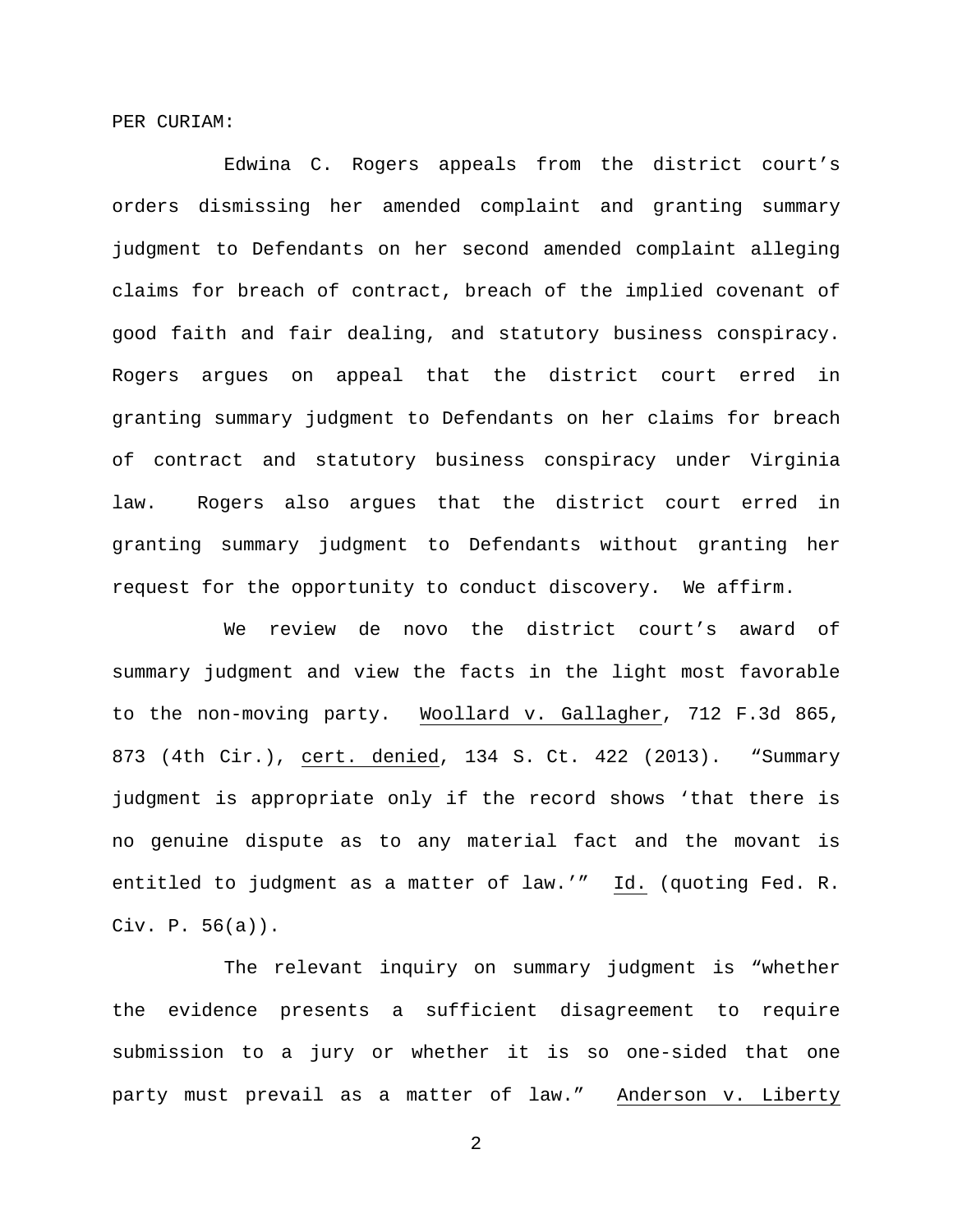Lobby, Inc., 477 U.S. 242, 251-52 (1986). To withstand a summary judgment motion, the non-moving party must produce competent evidence sufficient to reveal the existence of a genuine issue of material fact for trial. See Thompson v. Potomac Elec. Power Co., 312 F.3d 645, 649 (4th Cir. 2002) ("Conclusory or speculative allegations do not suffice, nor does a mere scintilla of evidence in support of [the non-moving party's] case." (internal quotation marks omitted)). We will uphold the district court's grant of summary judgment unless a reasonable jury could return a verdict for the non-moving party on the evidence presented. See EEOC v. Cent. Wholesalers, Inc., 573 F.3d 167, 174-75 (4th Cir. 2009). Additionally, we may affirm on any ground presented in the record, even if it was not the basis on which the district court relied in granting summary judgment. Bryant v. Bell Atl. Md., Inc., 288 F.3d 124, 132 (4th Cir. 2002).

We conclude after review of the record and the parties' briefs that the district court did not reversibly err in granting summary judgment to Defendants on Rogers' claims for breach of contract and statutory business conspiracy. Summary judgment was properly granted to Defendants on Rogers' claim for breach of contract because it is clear from the evidence of record that the damages Rogers alleged were not caused by Defendants' breach of a valid contract. See Filak v. George,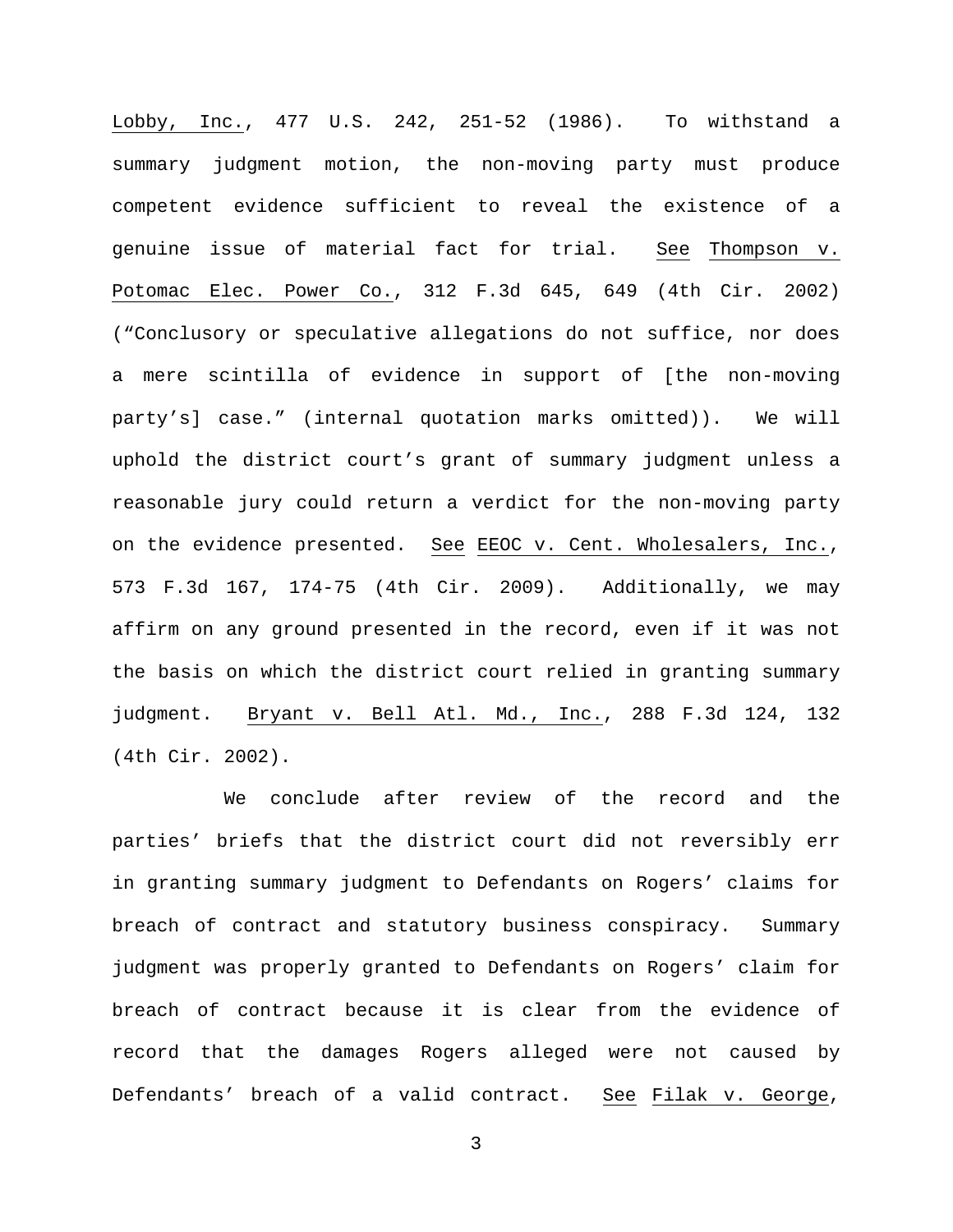594 S.E.2d 610, 614 (Va. 2004) (listing the elements of a breach of contract action); see also Snyder-Falkinham v. Stockburger, 457 S.E.2d 36, 39 (Va. 1995) (listing the essential elements of a valid contract); Valjar, Inc. v. Maritime Terminals, Inc., 265 S.E.2d 734, 737 (Va. 1980) ("A contract cannot exist if the parties never mutually assented to terms proposed by either as essential to an accord."); Roanoke Hosp. Ass'n v. Doyle & Russell, Inc., 214 S.E.2d 155, 160 (Va. 1975) (distinguishing types of damages available in a contract action).

Summary judgment also was properly granted to Defendants on Rogers' claim under Va. Code Ann. §§ 18.2-499 & -500 (LexisNexis 2014) for business conspiracy. The district court correctly determined that Defendants were entitled to judgment as a matter of law on this claim because the record lacks evidence that Defendants acted with legal malice toward Rogers' business. See Multi-Channel TV Cable Co. v. Charlottesville Quality Cable Operating Co., 108 F.3d 522, 526 (4th Cir. 1997) (noting the elements a plaintiff must establish by clear and convincing evidence to prevail on a claim of business conspiracy under Va. Code. Ann. §§ 18.2-499 & -500); Simmons v. Miller, 544 S.E.2d 666, 677 (Va. 2001) (stating that the element of legal malice requires proof that "the defendant acted intentionally, purposefully, and without lawful justification").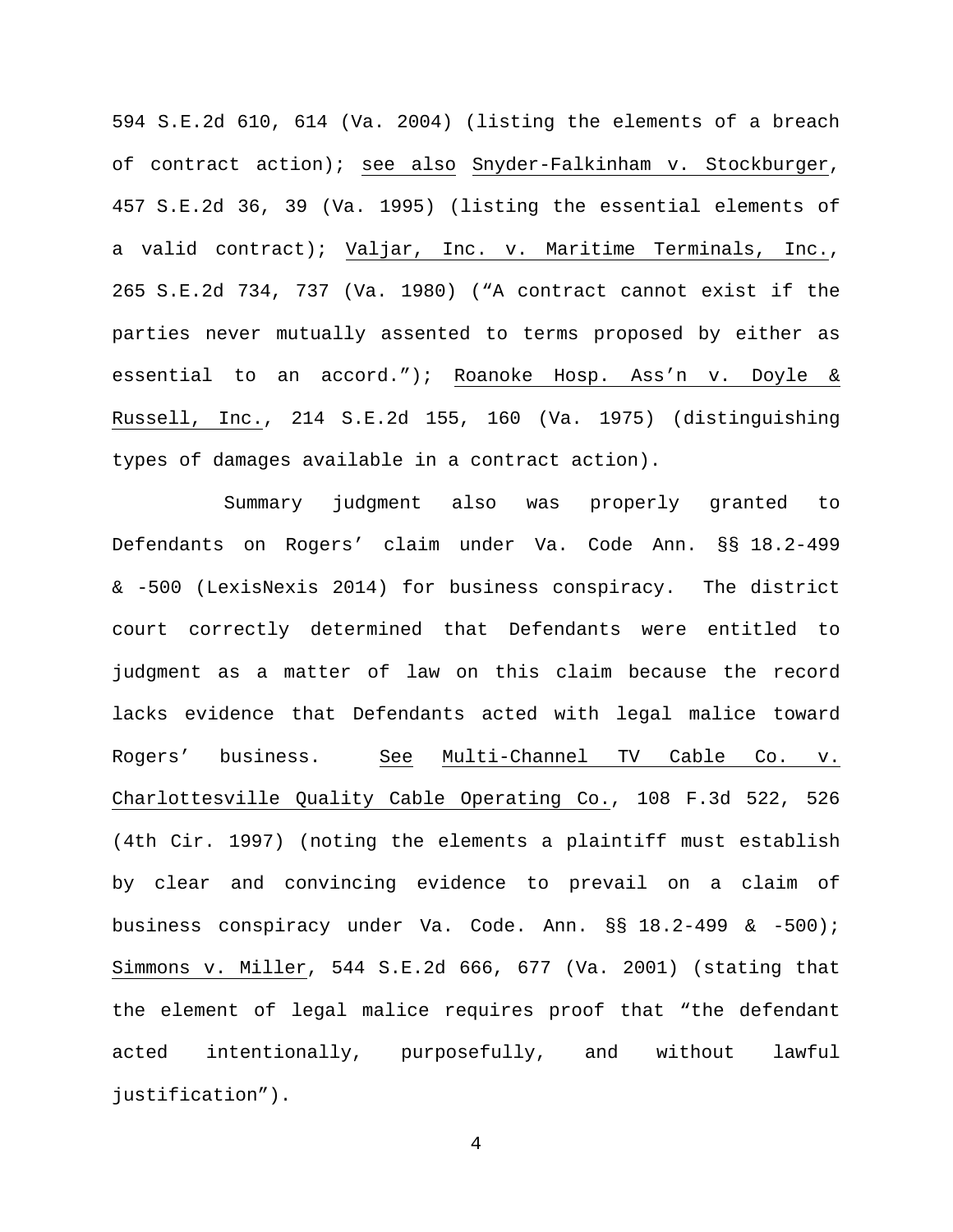Next, we conclude the district court did not reversibly err in granting summary judgment to Defendants without granting Rogers' request under Fed. R. Civ. P. 56(d) for the opportunity to conduct depositions. The rule requires "that summary judgment be refused where the nonmoving party has not had the opportunity to discover information that is essential to his opposition." Nguyen v. CNA Corp., 44 F.3d 234, 242 (4th Cir. 1995) (addressing predecessor to Rule 56(d)) (internal quotation marks omitted). Requests pursuant to the rule should be denied, however, "if the additional evidence sought for discovery would not have by itself created a genuine issue of material fact sufficient to defeat summary judgment." Ingle v. Yelton, 439 F.3d 191, 195 (4th Cir. 2006) (addressing predecessor to Rule 56(d)) (internal quotation marks omitted). The record in this case does not suggest any basis for concluding that the discovery Rogers sought would have created genuine issues of material fact precluding the granting of summary judgment on Rogers' claims for breach of contract and statutory business conspiracy.

Finally, Rogers filed during the pendency of this appeal a motion to supplement the record that requests that we take judicial notice of an order of the Virginia Board of Accountancy ("Board") reprimanding Defendant Deane. Defendants oppose the motion on the ground that the Board's order does not